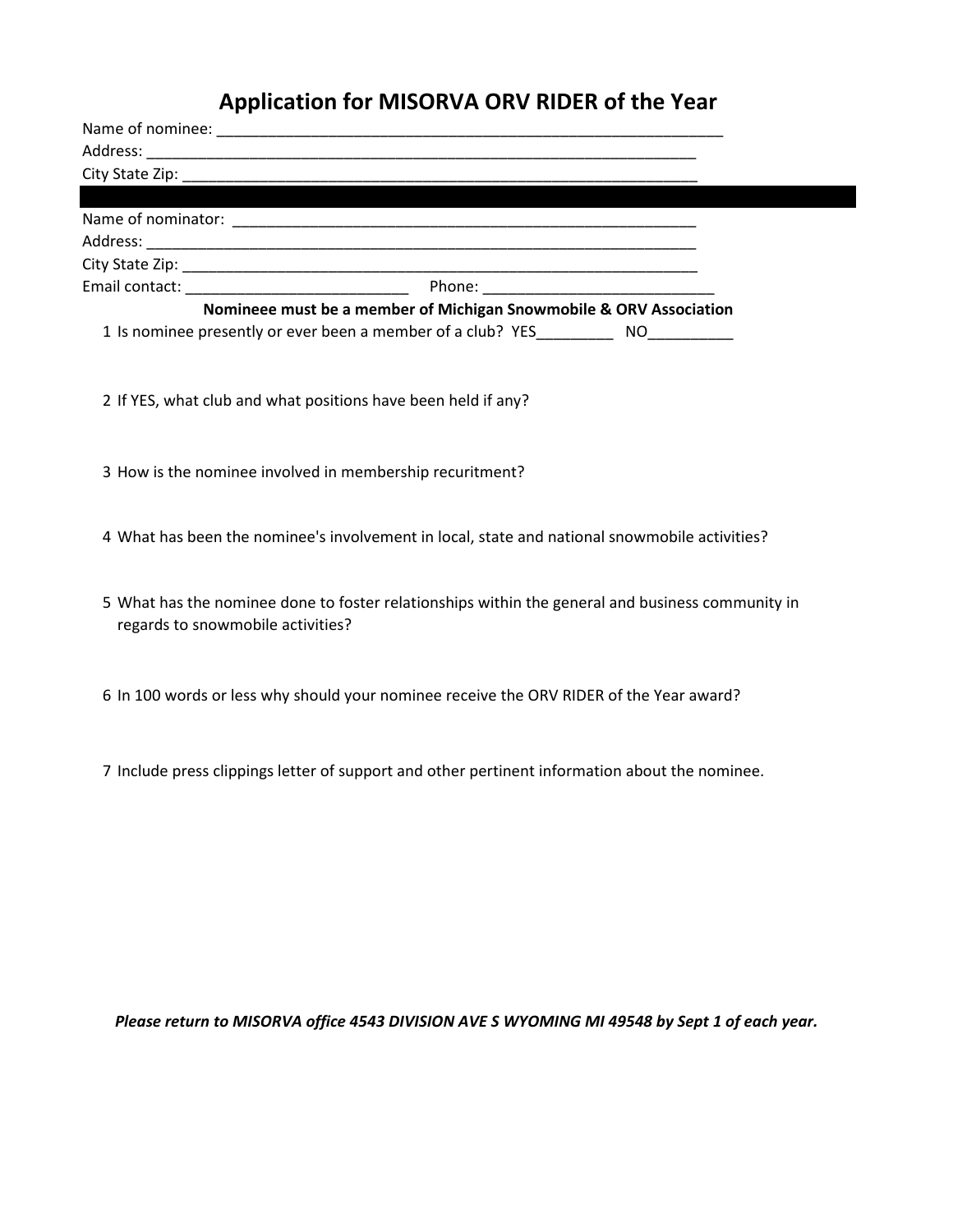## **Application for MISORVA Club of the year**

| Name of club:                                                                                                  |                                                                                                                                                                                                                                 |  |
|----------------------------------------------------------------------------------------------------------------|---------------------------------------------------------------------------------------------------------------------------------------------------------------------------------------------------------------------------------|--|
| Address:                                                                                                       |                                                                                                                                                                                                                                 |  |
|                                                                                                                |                                                                                                                                                                                                                                 |  |
| Name of nominator:                                                                                             |                                                                                                                                                                                                                                 |  |
|                                                                                                                |                                                                                                                                                                                                                                 |  |
|                                                                                                                |                                                                                                                                                                                                                                 |  |
| Email contact: The Contract of The Contract of The Contract of The Contract of The Contract of The Contract of |                                                                                                                                                                                                                                 |  |
|                                                                                                                | $\sim$ . The set of the set of the set of the set of the set of the set of the set of the set of the set of the set of the set of the set of the set of the set of the set of the set of the set of the set of the set of the s |  |

### **Nomineee must be a member of Michigan Snowmobile & ORV Association**

*Tabulate members on an individual basis If you have Family memberships please include the number of individuals in these families.*

#### **1 MEMBERSHIP**

- A Members as of April 1 \_\_\_\_\_\_\_\_\_\_\_\_\_\_\_\_
- B Members as of March 31 \_\_\_\_\_\_\_\_\_\_\_
- C lncrease of members \_\_\_\_\_\_\_\_\_\_\_\_\_\_\_\_
- D From total indicated under B , How many members do you estimate were new to motorized recreation?

#### **2 NEW CLUB ACTIVITY**

- A A. Describe the most successful new activity organized and implemented by your club during the year (description limited to 50 word .) Attach any available newspaper clippings with banner (name) of newspaper pasted at top.
- B List all other NEW club activities: (*description is not requested* ).

#### **3 COMMUNICATION**

- A A. Describe the most successful communication program or activity organized and used by your club during the year (description limited to 40 words). Attach any available newspaper clippings with banner (name) of newspaper pasted at top.
- B List all other NEW club activities. ( description in not requested)

#### **4 RELATIONSHIP WITH COMMUNITY AND / OR GOVERNMENT AND TOURISM**

A A. Describe the most successful government (funding, law, tourism, etc.) program or community service activity organized and carried out by your club dming the year (description limited to 50 words).

List all other programs or action taken with the community and/or government.

B ( description not requested)

#### **5 PROJECTS FOR THE UPCOMING YEAR:**

In 100 words or less, describe the project your club would like to conduct between April. 1 and March 31, that would help build new members, or your standing in your community, or promote your relationship with state government/tourism.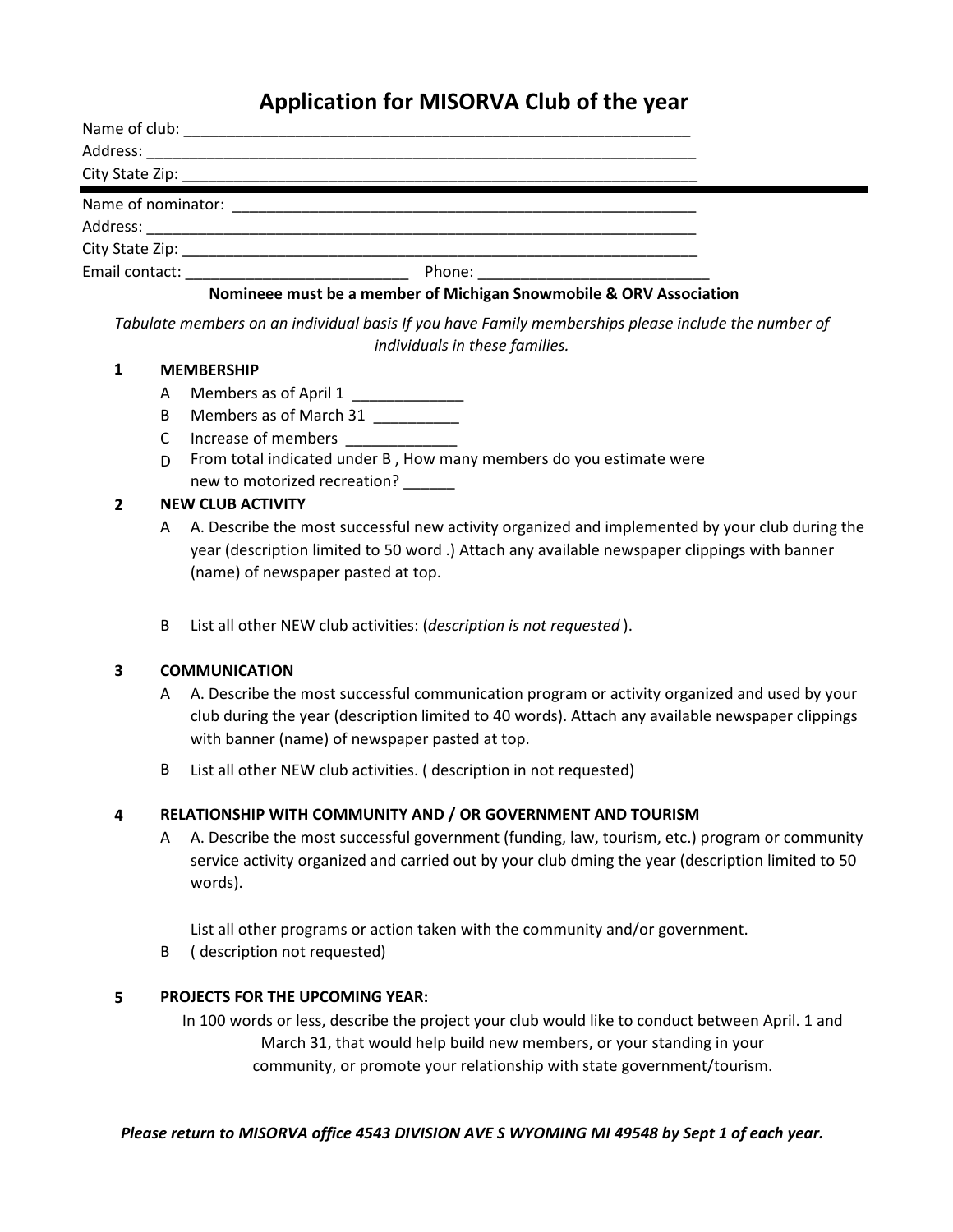## **Application for MISORVA Corporate Member of the Year (**

|                | Please print or type)                                                                                                          |  |
|----------------|--------------------------------------------------------------------------------------------------------------------------------|--|
|                |                                                                                                                                |  |
|                |                                                                                                                                |  |
|                |                                                                                                                                |  |
|                |                                                                                                                                |  |
|                |                                                                                                                                |  |
|                |                                                                                                                                |  |
|                |                                                                                                                                |  |
| $\mathbf{1}$   | Nomineee must be a member of Michigan Snowmobile & ORV Association<br><b>Promotion of Motorized Recreation: Customer level</b> |  |
|                | A Describe the methods your nominee uses to introduce non snowmobilers & ORVers to the sport                                   |  |
|                | B How does your nominee (old & new) introduce his customers to organized recreation?                                           |  |
|                | C Does your nominee promote club membership as part of his sales activities? Yes____ No____                                    |  |
| $\overline{2}$ | PROMOTION OF MOTORIZED RECREATION: ORV & SNOWMOBILE LEVEL:                                                                     |  |
|                | A Is your nominee a member of an ORV or Snowmobile club? Yes______ No_____ Describe:                                           |  |
|                | B What leadership position does your nominee hold or has held in a club or state association?                                  |  |
|                | C Does your nominee participate in club or association fund raising?                                                           |  |
|                | D Does your nominee participate in charity fundraising events?                                                                 |  |
|                | E Does your nominee represent motorized recreation at local, regional or state service clubs or                                |  |

- E loes your nominee represent motorized recreation at local, regional or state service clubs government meetings? Describe:
- F Is your nominee involved in trail maintenance and or grooming and grading? Describe:

### **3 PROMOTION OF MOTORIZED RECREATION: ( GENERAL)**

- A Explain how your nominee is involved in the TOTAL sport of motorized recreation
- B Describe any special projects your nominee may be working on: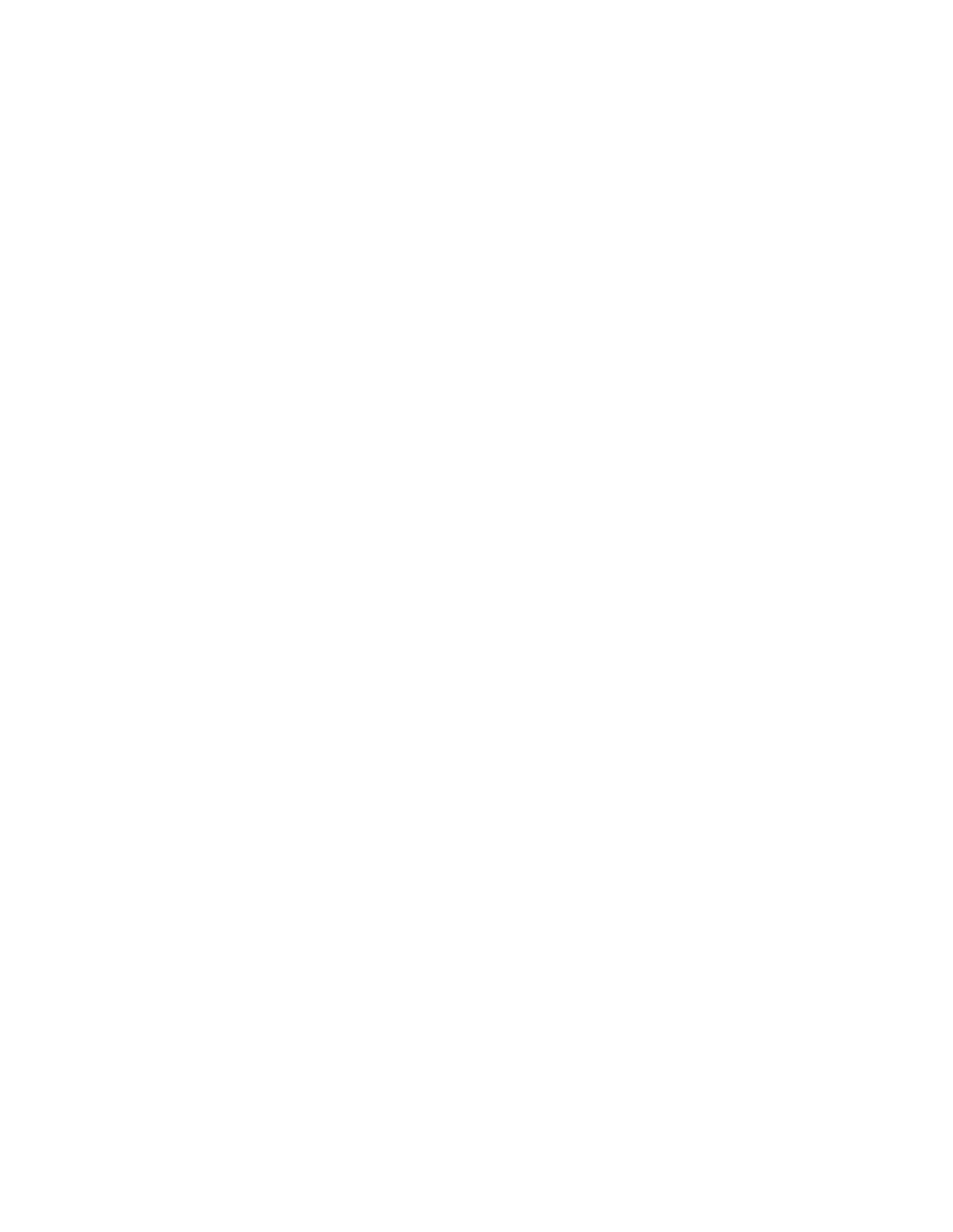### **Application for MISORVA GROOMER OPERATOR of the year**

| Email contact: National Contract: |                                                                    |  |
|-----------------------------------|--------------------------------------------------------------------|--|
|                                   | Nomineee must be a member of Michigan Snowmobile & ORV Association |  |
|                                   | 1 Is nominee presently or ever been a member of a club? YES NO     |  |

- 2 If YES, what club and what positions have been held if any?
- 3 How is the nominee involved in trail maintenance? ( Describe to include total number of trail miles)
- 4 What has been the nominee's involvement in local, state and national Motorized Recreation activities?
- 5 What has the nominee done to foster relationships within the general and business community in regards to trails and maintance?
- 6 In 100 words or less whay should your nominee receive the Groomer Operator of the Year award?
- 7 Include press clippings letter of support and other pertinent information about the nominee.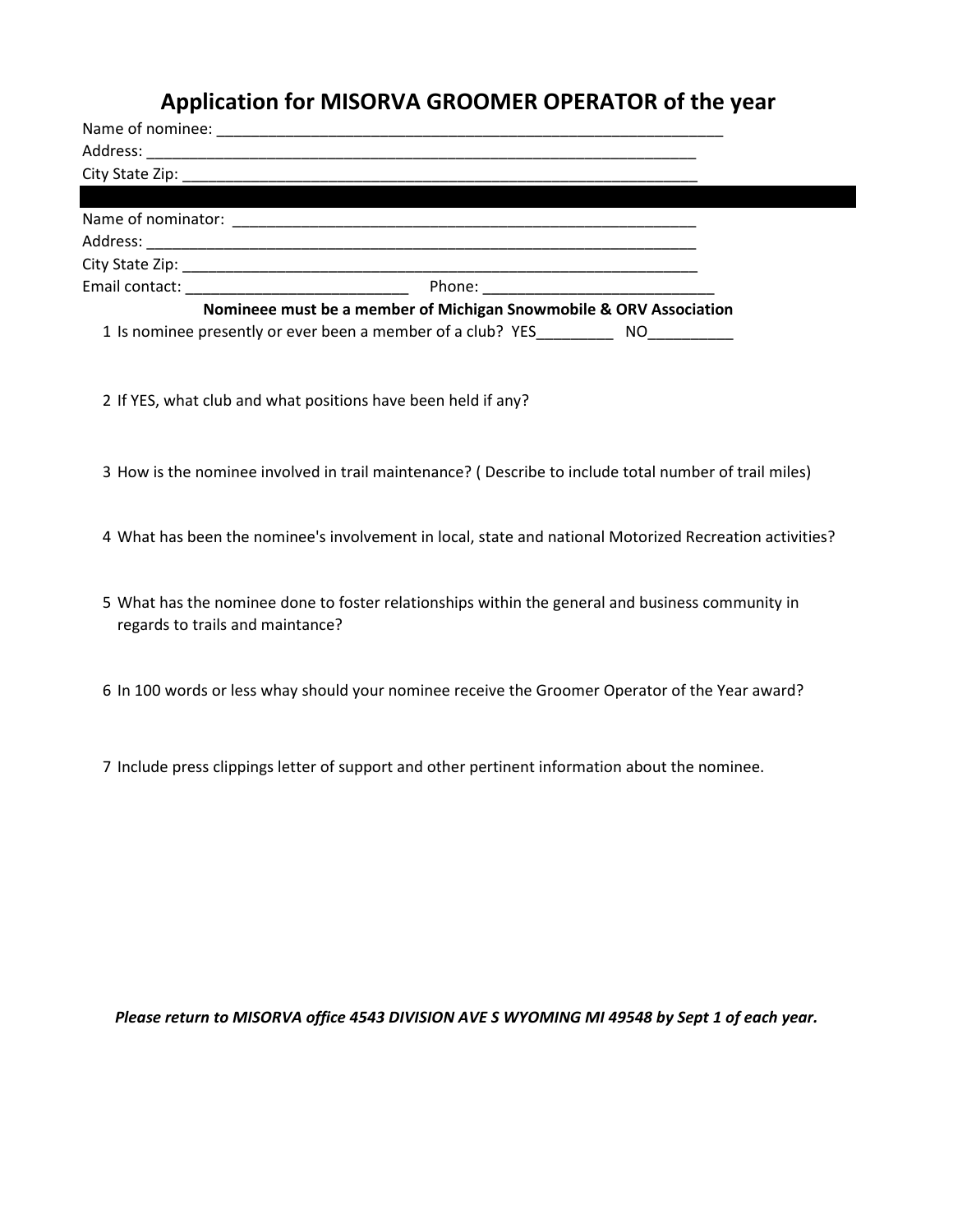### **Application for MISORVA GRADER OPERATOR of the year**

| Nomineee must be a member of Michigan Snowmobile & ORV Association |  |
|--------------------------------------------------------------------|--|
| 1 Is nominee presently or ever been a member of a club? YES NO     |  |

- 2 If YES, what club and what positions have been held if any?
- 3 How is the nominee involved in trail maintenance? ( Describe to include total number of trail miles)
- 4 What has been the nominee's involvement in local, state and national Motorized Recreation activities
- 5 What has the nominee done to foster relationships within the general and business community in regards to trails and maintance?
- 6 In 100 words or less whay should your nominee receive the GRADER Operator of the Year award?
- 7 Include press clippings letter of support and other pertinent information about the nominee.